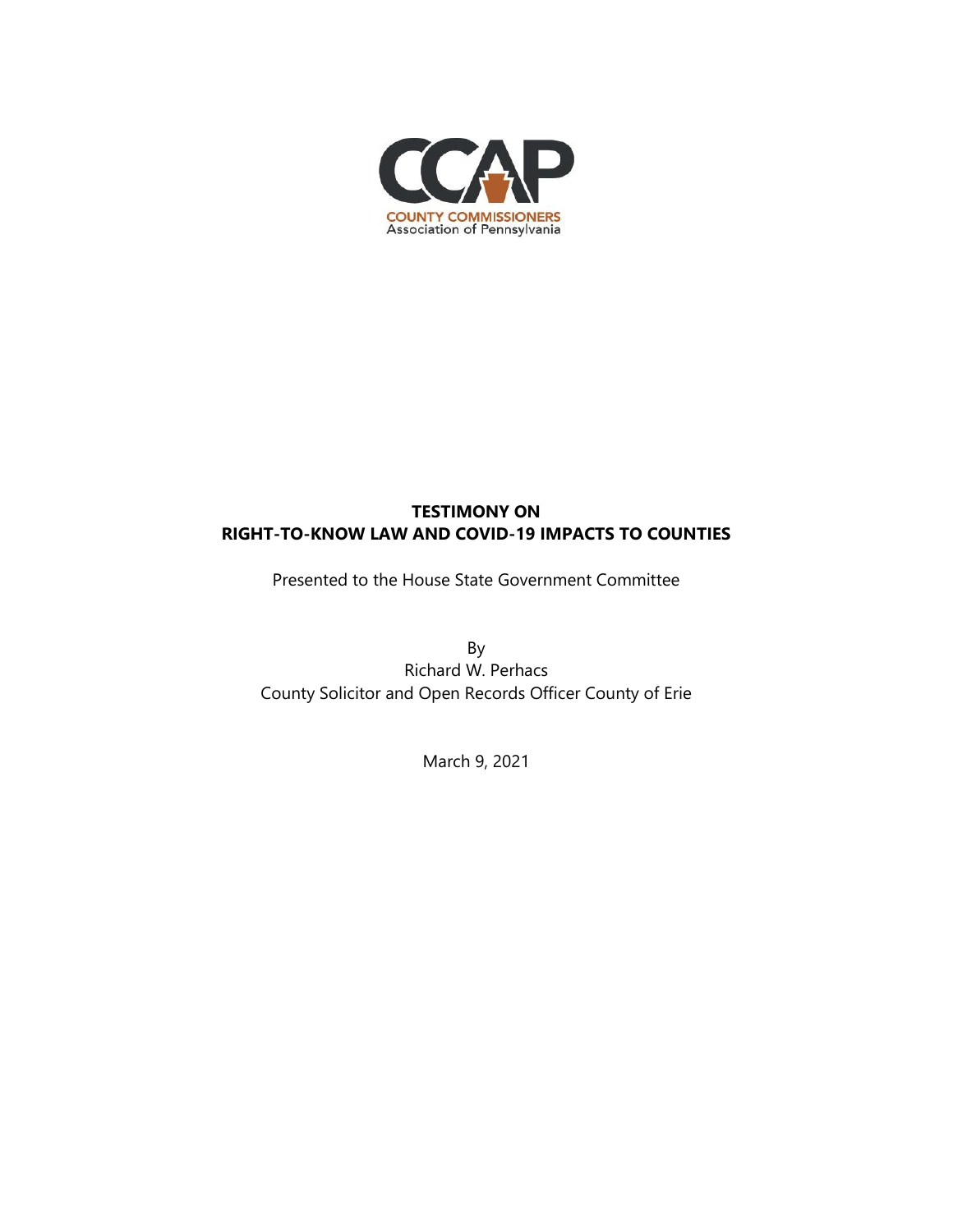The County Commissioners Association of Pennsylvania (CCAP) is a non-profit, non-partisan association providing legislative, educational, insurance, research, technology, and similar services on behalf of all of the commonwealth's 67 counties.

We appreciate the opportunity offer our remarks on the Right-To-Know Law and its impacts to counties. Counties strive to provide accessible local government and are a key partner with state government in serving our residents. We appreciate the attention of the General Assembly on this issue, particularly during the many challenges we have faced over the past year with COVID-19 changing the way we are able to fulfill our responsibilities.

We believe that government has responsibility for maintaining records of its actions, and records of the broad range of public transactions. This responsibility includes retaining records as appropriate for the use of future generations, making them accessible for individual use, and making them available as a means of promoting governmental accountability. We believe there is a balance that must be maintained among access, privacy and security concerns.

As you know, in the 2007-2008 legislative session, the General Assembly undertook significant work to update the Right-to-Know Law, which ultimately became Act 3 of 2008. While retaining some of the language of prior law, Act 3 also made changes to definitions, requests for access, electronic access, retention, response standards and redaction. Most importantly, it changed the presumption on records and burden of proof on their disclosure: rather than a limited number of records being open and the burden of proof being on the requester, all records became open unless covered under an exception and the burden of proof falls to the government agency to show that a record meets an exception.

Contrary to what many might suppose, our Association supported the rewrite, and invested a considerable amount of time working with all stakeholders in crafting what became Act 3. The issue for counties was that the prior law was written in an era of manual typewriters, and gave us no guidance on the scope and nature of open records in an age of new media and technologies.

In general, the law has provided us the guidance we need, while striking an appropriate balance between the public's need for access and the privacy rights of the individuals we serve. That said, with over a decade of experience under the law, there are some common concerns that arise on a regular basis. Chief of these is the volume of requests we get from commercial ventures, which file requests that amount to data mining for commercial purposes. Our belief is that the law is intended to allow citizens – corporate or individual – to monitor the activities of their government, not to use government resources for private profit. Second, there are recurring issues of the dividing line of personal privacy versus public access, often revolving around addresses and related matters.

In this context, we welcome amendments that would update the existing law to make changes in response to concerns that have been raised since the enactment of Act 3. Following is commentary on several areas that would have a particular impact on county government,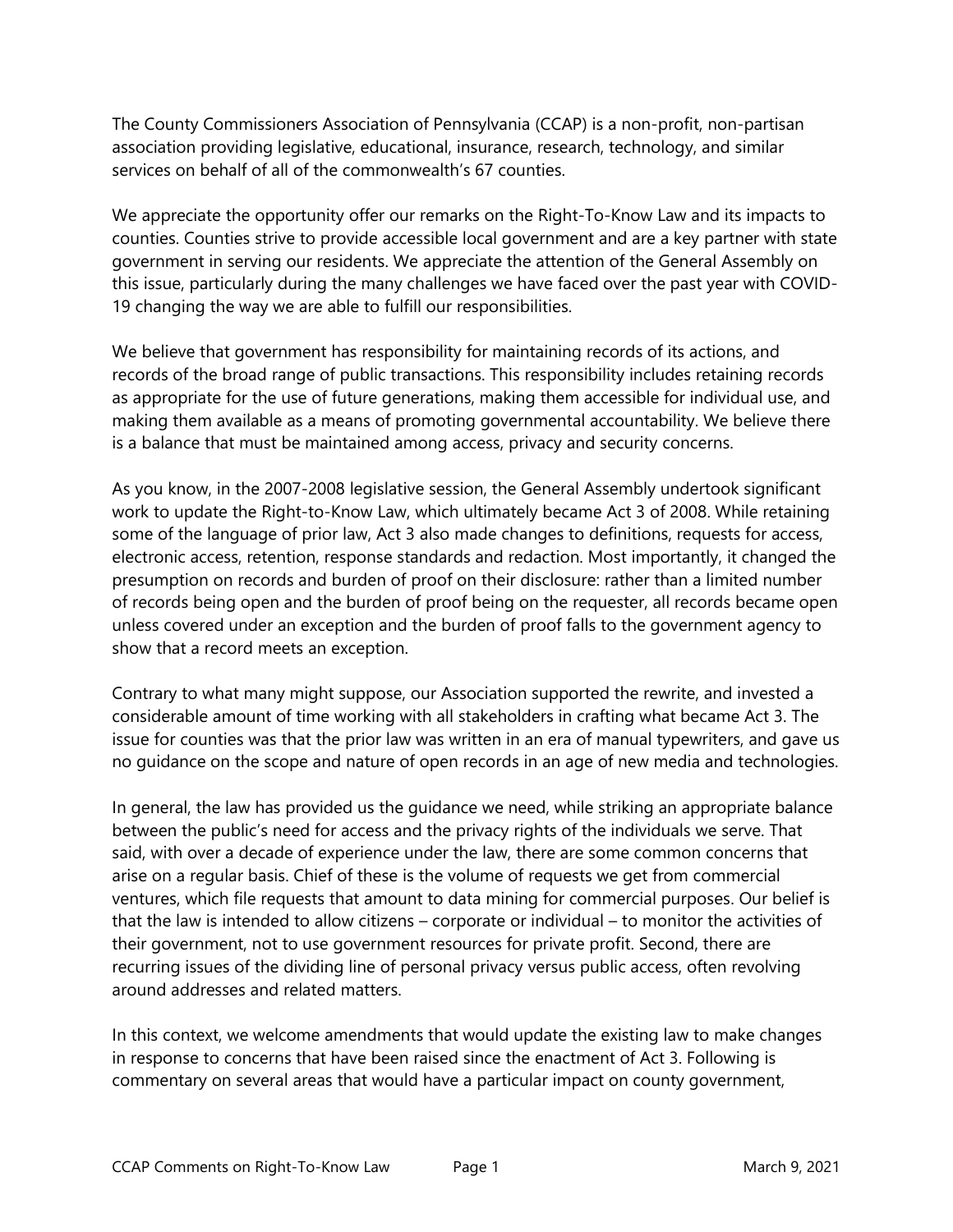including some comments on how COVID-19 has impacted counties with respect to the Right-To-Know Law.

## **Balancing Transparency and Cost**

As mentioned, CCAP supported the implementation of Act 3 of 2008, recognizing the need for a transparent government and maintaining open records. Although we are sure that it goes without saying, additional responsibility for government agencies also comes at a cost to taxpayers and counties take their stewardship of taxpayer money very seriously. Responding to Right-To-Know requests takes time and resources from any agency, but this can be especially draining on the resources of smaller agencies with few staff. Some tasks include designating a Right-To-Know officer, gathering and compiling the data, redacting sensitive or personal information, and responding to the request within the statutory timeframe. Sometimes the requests capture a large number of records, sometimes the requests require attorney review, and sometimes the requests appear to seek information at no cost to the requester that might otherwise be gained through other means. All of these result in staff time away from other important responsibilities and the use of county-funded resources, such as computer systems, copiers, paper and more.

While counties generally recognize the services they provide under this law as important for the public to access, they also seek balance with the cost that comes with enormous, sometimes frivolous, requests, especially those requiring legal review. Further, some counties also noticed that many of the most high-cost requests do not even come from residents of the county, or sometimes the state. This indicates that the Right-To-Know law has become, in some cases, a tool used beyond its intended purpose to circumvent other, more costly ways for a citizen or company to obtain information, all while taking time away from activities that might better serve the residents of the county itself.

An example of this type of inappropriate use of that law is that local governments often must respond to very broad requests that appear to be motivated by intent to litigate an issue as a sort of "pre-discovery," thereby circumventing the process for litigation that is already in place and creating a burden on the county and its taxpayers.

## **Findings During COVID-19**

Over the past year, we have faced many changes across health, life, education and certainly government. COVID-19 was disruptive in more ways than we will likely know for some time. While many, including our counties, have adapted to a new way of existence that balances health, safety and government duties, we changed and adjusted to new challenges many times in those first few months.

Certainly, agencies, including counties, may not have had normal access to their records if they abruptly closed offices, implemented telework procedures or rotated staff who were present in offices at given points in time for COVID mitigation. These logistical changes in how counties operate caused complications in complying with the required timeframes. Furthermore, during a time when human capacity became limited and counties operated (or continue to operate) with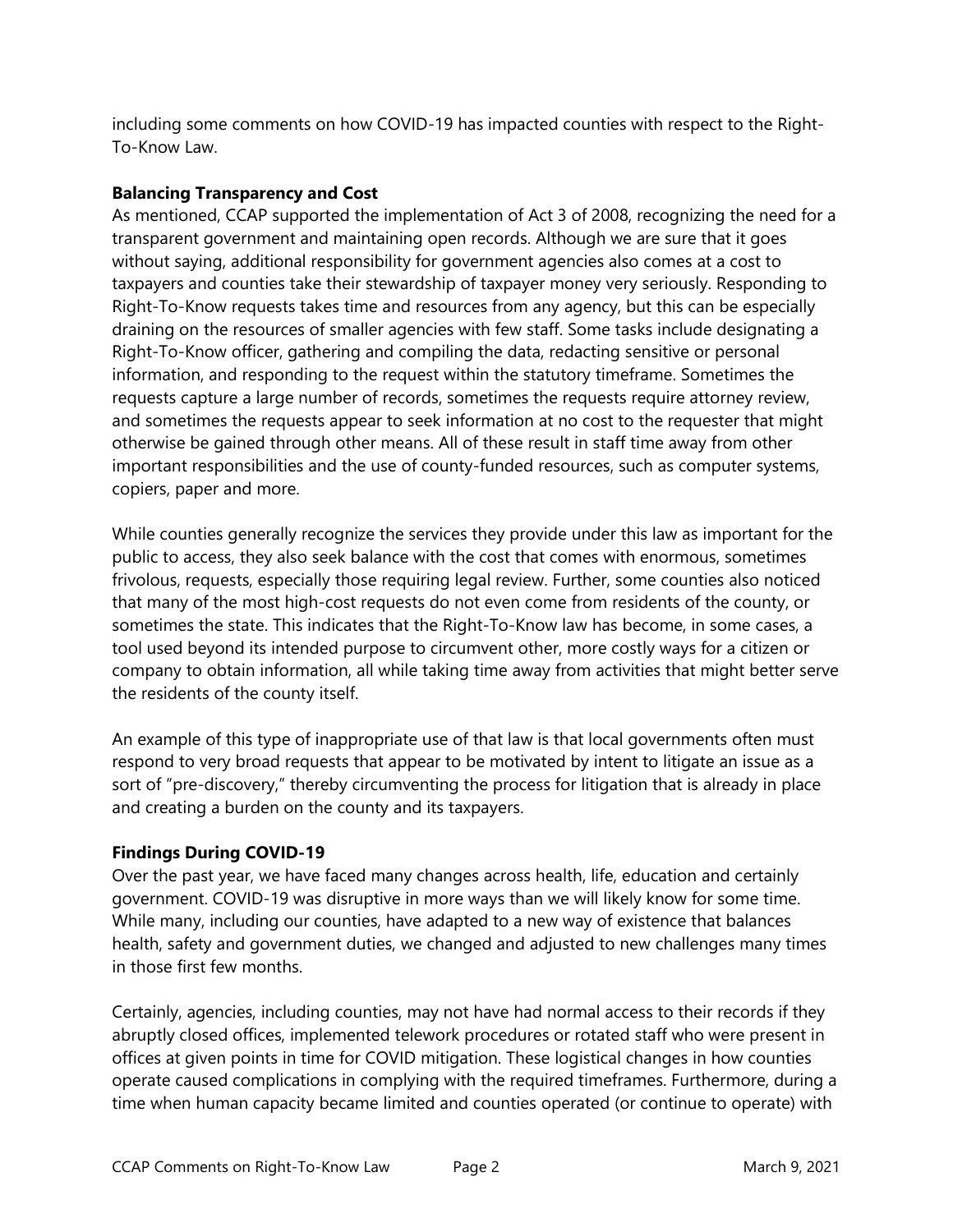fewer staff, we also saw an uptick in volume of requests, resulting in strain on county capacity to fulfill its many responsibilities.

A prime example of a hurdle counties faced was with jail-related Right-To-Know requests. However, instead of inquiries aimed at positive action for the benefit of inmates, counties saw a rise in voluminous requests related to COVID-19, vaccination and releases that appeared to be designed to fuel litigation in one of the most challenging settings to be facing a pandemic.

Although it seems that those some of the logistics-related hurdles may be behind us for now, we would urge the committee to consider changes to the law that provide some flexibility for agencies that face such unforeseeable circumstances as a pandemic, sudden staff displacement or shortages or other emergency situations.

#### **Requests for Commercial Purposes**

Counties, like other local governments, have reported that the greatest increase in requests under the Right-to-Know Law are for records to be used for commercial purposes, including information regarding excess proceeds from tax sales, unclaimed funds, environmental sites assessments, union payrolls, bid packages, contracts and RFPs, and questionnaire and research projects. While this information may be available for purchase elsewhere, companies and other organizations have found that they can get this information through public records and are turning to Right-to-Know requests as a way to limit their own expenses, but at the expense of the taxpayer instead.

We believe our members would support the implementation of a fee for records requested for commercial purposes in order to provide resources to address the excessive demands of such requests. Because many records are ultimately provided in electronic form, to which copying charges do not apply, but which still require efforts and expense to identify, organize, and review for redaction, the only effective charge would likely be an up-front application or access fee. Bona fide news operations, media, and journalists could be exempted from such fees.

#### **Vexatious Requesters**

Over the years of implementing the Right-To-Know Law, counties have satisfied their duty to maintain open records and fulfill requests under the law. However, we have also found that in some instances the law is being over-used in a way that the original law never contemplated. Counties would like to see the issue of vexatious requesters addressed so that the law can no longer be used as a weapon to burden or harass agencies, in more severe instances, or, in other instances, to tie up their resources and keep them from performing other important duties. Counties have worked in prior legislative sessions with the General Assembly, the Office of Open Records and other stakeholders to address the issue of vexatious requesters and we are making another attempt to do so this year. Local government groups have come together to propose language that we agreed would strike a balance in maintaining government transparency while also ensuring that requesters are not using the law to harass agencies and tie up their resources unnecessarily on the backs of local taxpayers.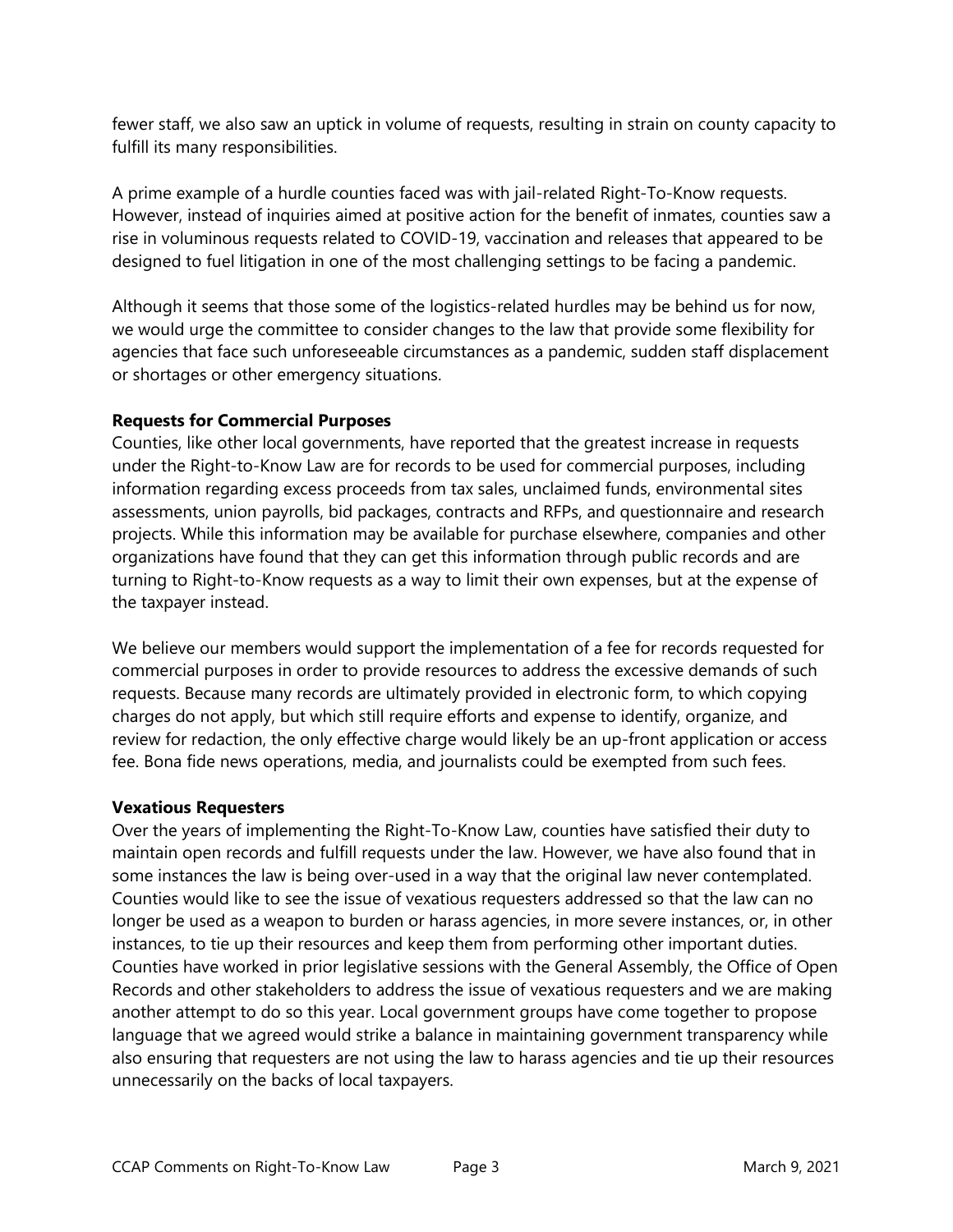Closely related to the problem of vexatious requesters is the problem created by patently unreasonable requests. This is often a problem of volume. By way of example, in Erie County we have been working on creating a new community college for many years and a requester asked for, literally, every scrap of paper and electronic document ever generated that related in any way to that project. Our IT administrator estimates that the request encompasses over 10,000 electronic documents alone. This amount of data is beyond our physical capacity to inspect. To identify and redact records that are subject to exception (e.g., attorney-client communications, and personal, as opposed to governmental, email addresses) will require that an attorney review each record. Our objection that the request lacked sufficient specificity was rejected by the Office of Open Records and is now in litigation with problematic chances of success.

Finally, given the large number of records that are maintained in electronic form, consideration ought to be given to allowing agencies to require requesters of such records to provide search terms that meet the purpose of their requests so that the inevitable search can be confined to a reasonable scope.

#### **Requests by Inmates**

Counties have reported an ongoing issue with time-consuming requests from prison inmates. Sometimes, these requests seek records that are not in the county's possession or that do not even exist, but the agency is required to respond to all requests and to invest additional time if an appeal is taken. While section 506(a)(1) of the Right-to-Know Law provides an exception for disruptive requests, allowing an agency to deny a requester access to a record if the requester has made "repeated requests for that same record, and the repeated requests have placed an unreasonable burden on the agency," this language is only helpful when a duplicate item is sought. It provides no relief for multiple, different requests. We understand, though, that a balance must be struck between the ability of inmates to procure information relevant to their own cases and the ability of inmates to submit excessive and obviously frivolous requests.

In an attempt to address this issue, we would recommend implementing language that strikes a balance by ensuring inmates continue to have access to records related directly to themselves, provided there are no safety or security concerns in doing so. The language must also appropriately recognize existing policies and procedures for inmates to obtain this information.

#### **Time Response Logs**

The current requirements of the Right-To-Know Law stipulate that call logs are open records. The public's primary interest is in determining whether we are adequately and promptly providing 911 service. Counties have supported past language that clarified what constitutes a time response log, while continuing to exempt the home address of the individual who accesses emergency dispatch. This approach provides clarity to counties and a measure of privacy and protection to witnesses and those who report crimes, who might be less inclined to do so if they knew personal information would be disclosed.